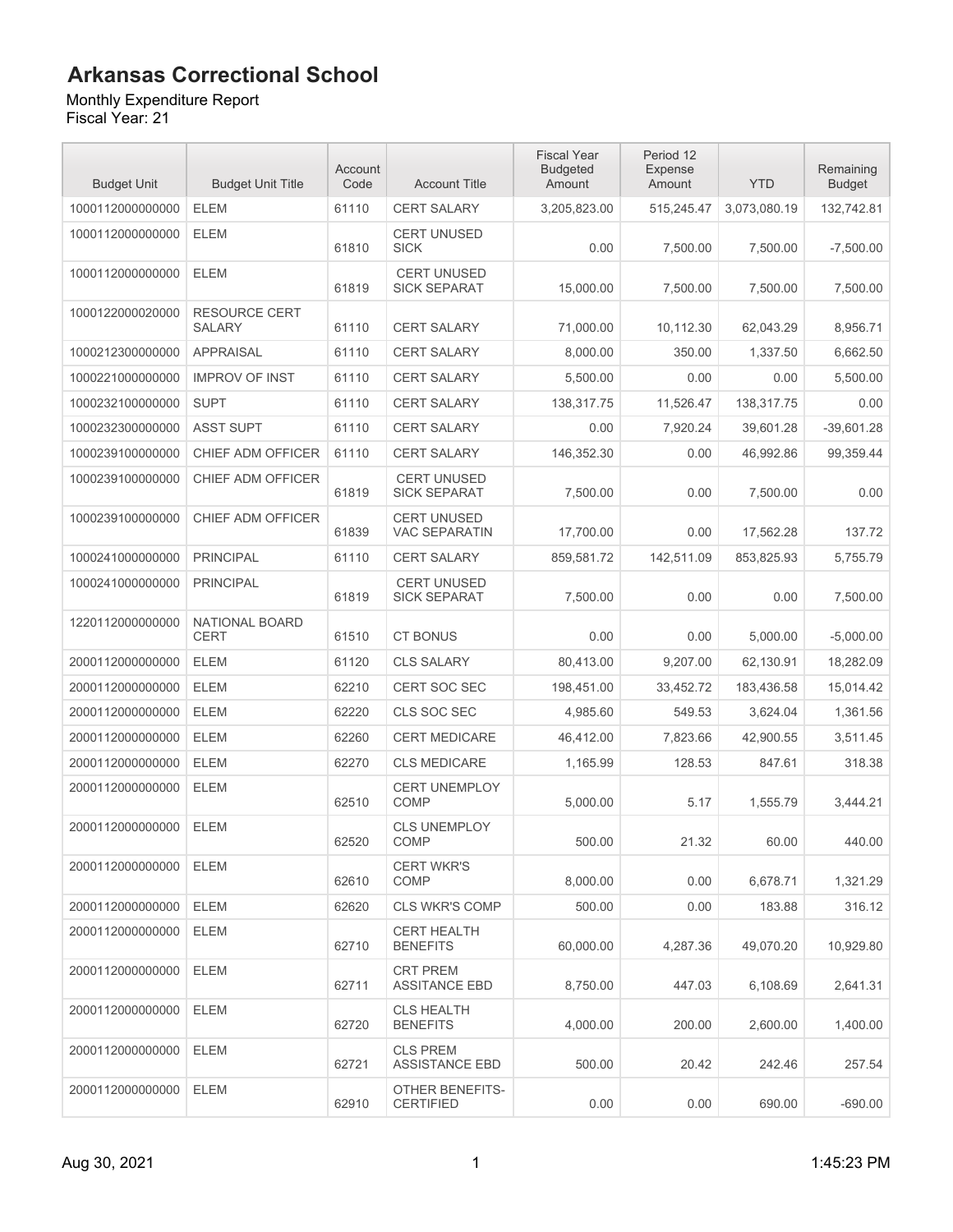#### Monthly Expenditure Report

| <b>Budget Unit</b> | <b>Budget Unit Title</b>              | Account<br>Code | <b>Account Title</b>                    | <b>Fiscal Year</b><br><b>Budgeted</b><br>Amount | Period 12<br>Expense<br>Amount | <b>YTD</b> | Remaining<br><b>Budget</b> |
|--------------------|---------------------------------------|-----------------|-----------------------------------------|-------------------------------------------------|--------------------------------|------------|----------------------------|
| 2000112000000000   | <b>ELEM</b>                           | 65810           | <b>TRVL-CERT-IN</b><br><b>DISTRICT</b>  | 500.00                                          | 0.00                           | 0.00       | 500.00                     |
| 2000112000000000   | <b>ELEM</b>                           | 66100           | <b>GEN SUPPLIES</b>                     | 70,000.00                                       | 432.55                         | 20,596.48  | 49,403.52                  |
| 2000112000000000   | <b>ELEM</b>                           | 66410           | <b>TEXTBOOKS</b>                        | 50,000.00                                       | 0.00                           | 0.00       | 50,000.00                  |
| 2000122000020000   | <b>RESOURCE CERT</b><br><b>SALARY</b> | 62210           | CERT SOC SEC                            | 4,500.00                                        | 610.69                         | 3,461.75   | 1,038.25                   |
| 2000122000020000   | <b>RESOURCE CERT</b><br><b>SALARY</b> | 62260           | <b>CERT MEDICARE</b>                    | 1,035.00                                        | 142.82                         | 848.15     | 186.85                     |
| 2000122000020000   | <b>RESOURCE CERT</b><br><b>SALARY</b> | 62510           | <b>CERT UNEMPLOY</b><br><b>COMP</b>     | 400.00                                          | 0.00                           | 15.00      | 385.00                     |
| 2000122000020000   | <b>RESOURCE CERT</b><br><b>SALARY</b> | 62610           | <b>CERT WKR'S</b><br><b>COMP</b>        | 300.00                                          | 0.00                           | 137.91     | 162.09                     |
| 2000122000020000   | <b>RESOURCE CERT</b><br><b>SALARY</b> | 62710           | <b>CERT HEALTH</b><br><b>BENEFITS</b>   | 2,000.00                                        | 100.00                         | 1,150.00   | 850.00                     |
| 2000122000020000   | <b>RESOURCE CERT</b><br><b>SALARY</b> | 62711           | <b>CRT PREM</b><br><b>ASSITANCE EBD</b> | 500.00                                          | 8.30                           | 84.84      | 415.16                     |
| 2000122000020000   | <b>RESOURCE CERT</b><br><b>SALARY</b> | 63230           | PROF-ED-<br><b>CONSULTING</b>           | 4.000.00                                        | 0.00                           | 0.00       | 4,000.00                   |
| 2000122000020000   | <b>RESOURCE CERT</b><br><b>SALARY</b> | 65810           | <b>TRVL-CERT-IN</b><br><b>DISTRICT</b>  | 300.00                                          | 0.00                           | 0.00       | 300.00                     |
| 2000122000020000   | <b>RESOURCE CERT</b><br><b>SALARY</b> | 66100           | <b>GEN SUPPLIES</b>                     | 1,000.00                                        | 0.00                           | 0.00       | 1,000.00                   |
| 2000122000020000   | <b>RESOURCE CERT</b><br><b>SALARY</b> | 66510           | <b>SOFTWARE</b><br><b>SUPPLIES</b>      | 1,000.00                                        | 0.00                           | 0.00       | 1,000.00                   |
| 2000212300000000   | <b>APPRAISAL</b>                      | 61120           | <b>CLS SALARY</b>                       | 8,000.00                                        | 881.25                         | 4,237.50   | 3,762.50                   |
| 2000212300000000   | <b>APPRAISAL</b>                      | 62210           | CERT SOC SEC                            | 500.00                                          | 21.70                          | 82.94      | 417.06                     |
| 2000212300000000   | <b>APPRAISAL</b>                      | 62220           | CLS SOC SEC                             | 500.00                                          | 54.64                          | 262.75     | 237.25                     |
| 2000212300000000   | <b>APPRAISAL</b>                      | 62260           | <b>CERT MEDICARE</b>                    | 100.00                                          | 5.08                           | 19.41      | 80.59                      |
| 2000212300000000   | <b>APPRAISAL</b>                      | 62270           | <b>CLS MEDICARE</b>                     | 200.00                                          | 12.78                          | 61.44      | 138.56                     |
| 2000212300000000   | <b>APPRAISAL</b>                      | 62510           | <b>CERT UNEMPLOY</b><br><b>COMP</b>     | 120.00                                          | 0.00                           | 3.46       | 116.54                     |
| 2000212300000000   | <b>APPRAISAL</b>                      | 62520           | <b>CLS UNEMPLOY</b><br>COMP             | 200.00                                          | 7.22                           | 12.72      | 187.28                     |
| 2000212300000000   | <b>APPRAISAL</b>                      | 62610           | <b>CERT WKR'S</b><br><b>COMP</b>        | 100.00                                          | 0.00                           | 46.24      | 53.76                      |
| 2000212300000000   | <b>APPRAISAL</b>                      | 62620           | <b>CLS WKR'S COMP</b>                   | 200.00                                          | 0.00                           | 91.94      | 108.06                     |
| 2000212300000000   | <b>APPRAISAL</b>                      | 63210           | <b>INSTRUCT SVS</b><br>PROF & TECH      | 175,000.00                                      | 10.440.00                      | 48,278.66  | 126,721.34                 |
| 2000212300000000   | <b>APPRAISAL</b>                      | 65810           | <b>TRVL-CERT-IN</b><br><b>DISTRICT</b>  | 0.00                                            | 0.00                           | 121.80     | $-121.80$                  |
| 2000212300000000   | <b>APPRAISAL</b>                      | 66100           | <b>GEN SUPPLIES</b>                     | 90,000.00                                       | 0.00                           | 812.35     | 89,187.65                  |
| 2000221000000000   | <b>IMPR OF</b><br><b>INSTRUCTION</b>  | 62210           | <b>CERT SOC SEC</b>                     | 400.00                                          | 0.00                           | 0.00       | 400.00                     |
| 2000221000000000   | <b>IMPR OF</b><br><b>INSTRUCTION</b>  | 62260           | <b>CERT MEDICARE</b>                    | 200.00                                          | 0.00                           | 0.00       | 200.00                     |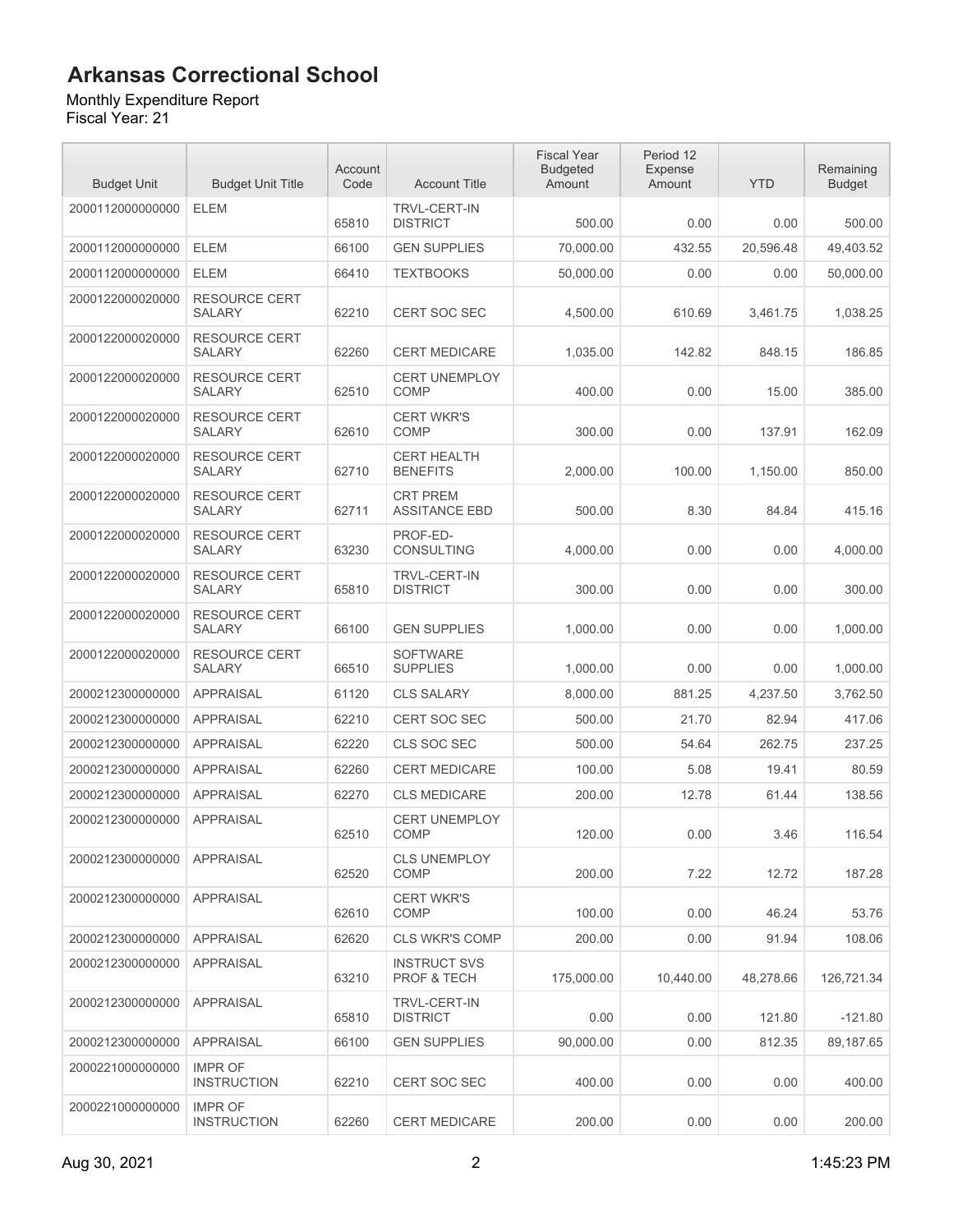Monthly Expenditure Report

| <b>Budget Unit</b> | <b>Budget Unit Title</b> | Account<br>Code | <b>Account Title</b>                     | <b>Fiscal Year</b><br><b>Budgeted</b><br>Amount | Period 12<br><b>Expense</b><br>Amount | <b>YTD</b> | Remaining<br><b>Budget</b> |
|--------------------|--------------------------|-----------------|------------------------------------------|-------------------------------------------------|---------------------------------------|------------|----------------------------|
| 2000221300000000   | <b>INSTR STAFF TRNG</b>  | 63310           | <b>INSTR STAFF</b><br><b>TRNG CERT</b>   | 40,000.00                                       | 670.32                                | 11,886.17  | 28,113.83                  |
| 2000221300000000   | <b>INSTR STAFF TRNG</b>  | 63320           | <b>CLASSIFIED</b>                        | 3,000.00                                        | 0.00                                  | 90.00      | 2,910.00                   |
| 2000221300000000   | <b>INSTR STAFF TRNG</b>  | 65810           | <b>TRVL-CERT-IN</b><br><b>DISTRICT</b>   | 3,000.00                                        | 370.78                                | 3,351.94   | $-351.94$                  |
| 2000221300000000   | <b>INSTR STAFF TRNG</b>  | 65850           | <b>TRVL CERT OUT</b><br><b>STATE</b>     | 6,000.00                                        | 0.00                                  | 0.00       | 6,000.00                   |
| 2000221300000000   | <b>INSTR STAFF TRNG</b>  | 65880           | <b>MEALS</b>                             | 7,000.00                                        | 0.00                                  | 115.00     | 6,885.00                   |
| 2000221300000000   | <b>INSTR STAFF TRNG</b>  | 65890           | <b>LODGING</b>                           | 18,000.00                                       | 0.00                                  | 1,316.00   | 16,684.00                  |
| 2000223000000000   | <b>INSTR TECHN</b>       | 63550           | <b>SOFTWARE</b><br><b>LICENSE</b>        | 1,000.00                                        | 0.00                                  | 715.00     | 285.00                     |
| 2000223000000000   | <b>INSTR TECHN</b>       | 63900           | <b>OTHER PURC</b><br>PROF/TECH SVS       | 40,000.00                                       | 0.00                                  | 0.00       | 40,000.00                  |
| 2000223000000000   | <b>INSTR TECHN</b>       | 64320           | <b>TECH REPAIRS &amp;</b><br><b>MAIN</b> | 1,000.00                                        | 0.00                                  | 75.94      | 924.06                     |
| 2000223000000000   | <b>INSTR TECHN</b>       | 65340           | <b>INSTRUCTIONAL</b><br><b>LICENSE</b>   | 0.00                                            | 0.00                                  | 850.00     | $-850.00$                  |
| 2000223000000000   | <b>INSTR TECHN</b>       | 66500           | <b>TECHN SUPPLIES</b>                    | 10,000.00                                       | 49.45                                 | 5,538.64   | 4,461.36                   |
| 2000223000000000   | <b>INSTR TECHN</b>       | 66510           | <b>SOFTWARE</b><br><b>SUPPLIES</b>       | 150,000.00                                      | 0.00                                  | 88,427.37  | 61,572.63                  |
| 2000223000000000   | <b>INSTR TECHN</b>       | 66520           | <b>OTHER</b>                             | 0.00                                            | 0.00                                  | 1,260.92   | $-1,260.92$                |
| 2000223000000000   | <b>INSTR TECHN</b>       | 66521           | <b>TED (TECH</b><br><b>DEVICE SUPP)</b>  | 0.00                                            | 0.00                                  | 1,210.87   | $-1,210.87$                |
| 2000223000000000   | <b>INSTR TECHN</b>       | 66527           | <b>LOW VALUE</b><br><b>EQUIPMENT</b>     | 30,000.00                                       | 0.00                                  | 8,746.46   | 21,253.54                  |
| 2000223000000000   | <b>INSTR TECHN</b>       | 67341           | <b>TECHNOLOGY</b><br>EDUCATIONAL DE      | 0.00                                            | 0.00                                  | 9,590.90   | $-9,590.90$                |
| 2000223000000000   | <b>INSTR TECHN</b>       | 67390           | <b>OTHER</b><br><b>EQUIPMENT</b>         | 30.000.00                                       | 0.00                                  | 0.00       | 30,000.00                  |
| 2000231700000000   | <b>AUDITING SERVICES</b> | 63431           | <b>FINANCIAL</b><br><b>AUDITS</b>        | 0.00                                            | 0.00                                  | 3.250.00   | $-3,250.00$                |
| 2000232100000000   | <b>SUPT</b>              | 61120           | <b>CLS SALARY</b>                        | 45,000.00                                       | 3,616.35                              | 21,698.00  | 23,302.00                  |
| 2000232100000000   | <b>SUPT</b>              | 62210           | CERT SOC SEC                             | 8,537.40                                        | 706.75                                | 8,414.83   | 122.57                     |
| 2000232100000000   | <b>SUPT</b>              | 62220           | CLS SOC SEC                              | 2,800.00                                        | 215.63                                | 1,260.18   | 1,539.82                   |
| 2000232100000000   | <b>SUPT</b>              | 62260           | <b>CERT MEDICARE</b>                     | 2,005.61                                        | 165.29                                | 1,968.01   | 37.60                      |
| 2000232100000000   | <b>SUPT</b>              | 62270           | <b>CLS MEDICARE</b>                      | 700.00                                          | 50.43                                 | 294.73     | 405.27                     |
| 2000232100000000   | <b>SUPT</b>              | 62510           | <b>CERT UNEMPLOY</b><br>COMP             | 200.00                                          | 0.00                                  | 30.00      | 170.00                     |
| 2000232100000000   | <b>SUPT</b>              | 62520           | <b>CLS UNEMPLOY</b><br><b>COMP</b>       | 200.00                                          | 0.00                                  | 30.00      | 170.00                     |
| 2000232100000000   | <b>SUPT</b>              | 62610           | <b>CERT WKR'S</b><br>COMP                | 300.00                                          | 0.00                                  | 275.82     | 24.18                      |
| 2000232100000000   | <b>SUPT</b>              | 62620           | <b>CLS WKR'S COMP</b>                    | 200.00                                          | 0.00                                  | 91.94      | 108.06                     |
| 2000232100000000   | <b>SUPT</b>              | 62710           | <b>CERT HEALTH</b>                       | 1,200.00                                        | 0.00                                  | 1,100.00   | 100.00                     |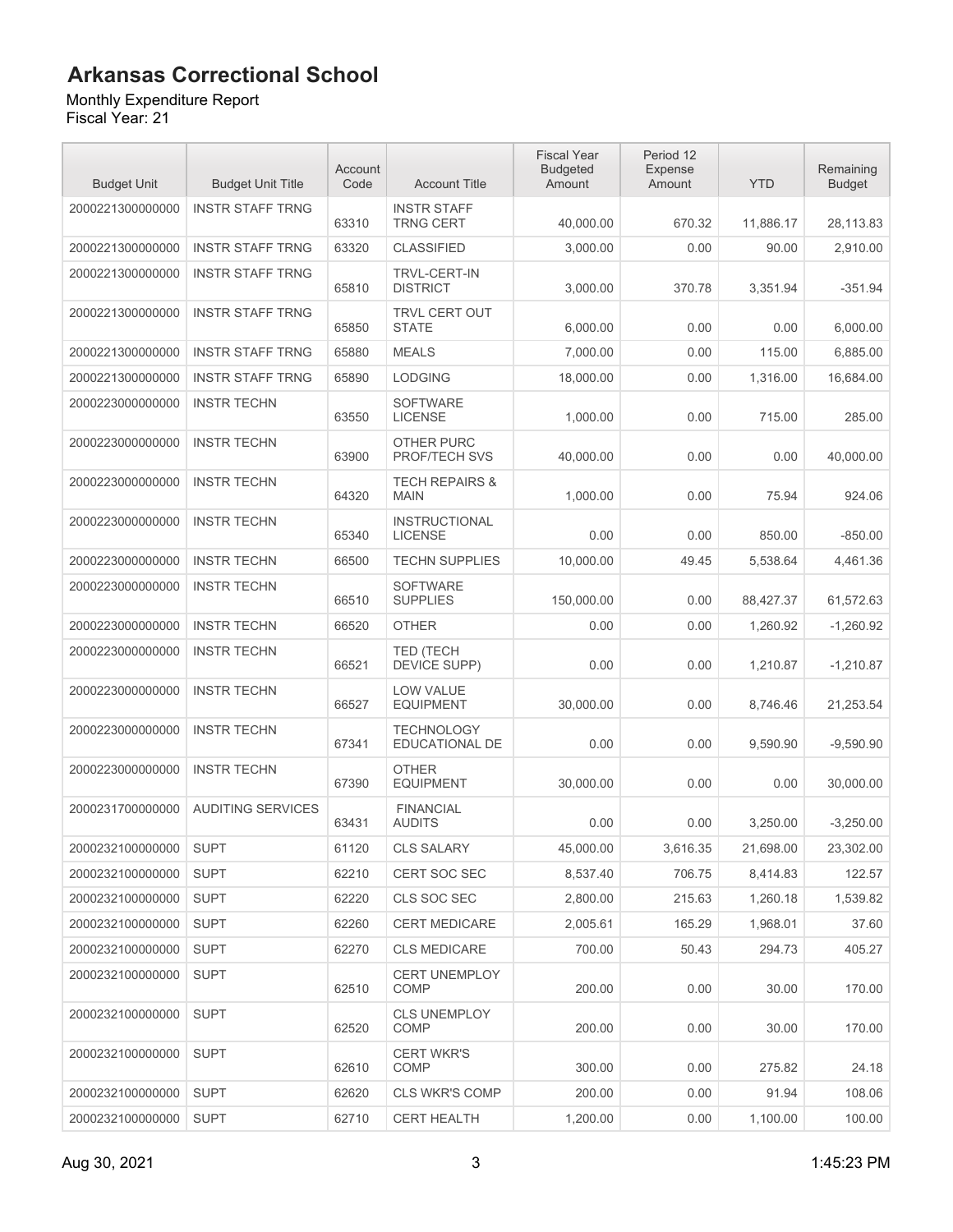Monthly Expenditure Report Fiscal Year: 21

| <b>Budget Unit</b> | <b>Budget Unit Title</b> | Account<br>Code | <b>Account Title</b>                         | <b>Fiscal Year</b><br><b>Budgeted</b><br>Amount | Period 12<br><b>Expense</b><br>Amount | <b>YTD</b> | Remaining<br><b>Budget</b> |
|--------------------|--------------------------|-----------------|----------------------------------------------|-------------------------------------------------|---------------------------------------|------------|----------------------------|
|                    |                          |                 | <b>BENEFITS</b>                              |                                                 |                                       |            |                            |
| 2000232100000000   | <b>SUPT</b>              | 62711           | <b>CRT PREM</b><br><b>ASSITANCE EBD</b>      | 300.00                                          | 0.00                                  | 81.70      | 218.30                     |
| 2000232100000000   | <b>SUPT</b>              | 62720           | <b>CLS HEALTH</b><br><b>BENEFITS</b>         | 1,200.00                                        | 0.00                                  | 500.00     | 700.00                     |
| 2000232100000000   | <b>SUPT</b>              | 62721           | <b>CLS PREM</b><br><b>ASSISTANCE EBD</b>     | 300.00                                          | 0.00                                  | 41.50      | 258.50                     |
| 2000232100000000   | <b>SUPT</b>              | 62910           | <b>OTHER BENEFITS-</b><br><b>CERTIFIED</b>   | 0.00                                            | 0.00                                  | 30.00      | $-30.00$                   |
| 2000232100000000   | <b>SUPT</b>              | 63441           | LEGAL-LIT                                    | 3,000.00                                        | 0.00                                  | 0.00       | 3,000.00                   |
| 2000232100000000   | <b>SUPT</b>              | 63445           | LEGAL-RES&OPIN                               | 5,000.00                                        | 0.00                                  | 720.00     | 4,280.00                   |
| 2000232100000000   | <b>SUPT</b>              | 63511           | <b>DOCUMENT</b><br><b>SHREDDING</b>          | 0.00                                            | 0.00                                  | 596.72     | $-596.72$                  |
| 2000232100000000   | <b>SUPT</b>              | 63900           | <b>OTHER PURC</b><br>PROF/TECH SVS           | 30,000.00                                       | 0.00                                  | 70.00      | 29,930.00                  |
| 2000232100000000   | <b>SUPT</b>              | 63901           | <b>RESEARCH</b>                              | 0.00                                            | 0.00                                  | 84,180.00  | $-84,180.00$               |
| 2000232100000000   | <b>SUPT</b>              | 64310           | NON-TECH<br><b>REPAIR &amp; MAINT</b>        | 0.00                                            | 479.00                                | 3,454.27   | $-3.454.27$                |
| 2000232100000000   | <b>SUPT</b>              | 64420           | <b>RENTAL EQUIP &amp;</b><br><b>VEHICLES</b> | 4,000.00                                        | 169.40                                | 2,350.70   | 1,649.30                   |
| 2000232100000000   | <b>SUPT</b>              | 65210           | <b>PROPERTY</b><br><b>INSURANCE</b>          | 5,000.00                                        | 0.00                                  | 4,133.17   | 866.83                     |
| 2000232100000000   | <b>SUPT</b>              | 65240           | <b>FLEET</b><br><b>INSURANCE</b>             | 15,000.00                                       | 0.00                                  | 11,112.00  | 3,888.00                   |
| 2000232100000000   | <b>SUPT</b>              | 65290           | <b>OTHER</b><br><b>INSURANCE</b>             | 500.00                                          | 0.00                                  | 275.00     | 225.00                     |
| 2000232100000000   | <b>SUPT</b>              | 65310           | <b>TELEPHONE</b>                             | 15,000.00                                       | 546.31                                | 6,556.98   | 8,443.02                   |
| 2000232100000000   | <b>SUPT</b>              | 65311           | <b>EMAIL PYMNT</b>                           | 15,000.00                                       | 1,280.67                              | 15,780.62  | $-780.62$                  |
| 2000232100000000   | <b>SUPT</b>              | 65320           | <b>POSTAGE</b>                               | 1,500.00                                        | 7.85                                  | 413.10     | 1,086.90                   |
| 2000232100000000   | <b>SUPT</b>              | 65400           | <b>ADVERTISING</b>                           | 1,500.00                                        | 0.00                                  | 509.52     | 990.48                     |
| 2000232100000000   | <b>SUPT</b>              | 65500           | <b>PRINTING &amp;</b><br><b>BINDING</b>      | 2,000.00                                        | 0.00                                  | 0.00       | 2,000.00                   |
| 2000232100000000   | <b>SUPT</b>              | 65810           | TRVL-CERT-IN<br><b>DISTRICT</b>              | 1.000.00                                        | 0.00                                  | 0.00       | 1,000.00                   |
| 2000232100000000   | <b>SUPT</b>              | 65880           | <b>MEALS</b>                                 | 500.00                                          | 0.00                                  | 14.00      | 486.00                     |
| 2000232100000000   | <b>SUPT</b>              | 65890           | <b>LODGING</b>                               | 600.00                                          | 0.00                                  | 108.96     | 491.04                     |
| 2000232100000000   | <b>SUPT</b>              | 66100           | <b>GEN SUPPLIES</b>                          | 8,000.00                                        | 2,032.65                              | 10,603.99  | $-2,603.99$                |
| 2000232100000000   | <b>SUPT</b>              | 66220           | <b>ELECTRICITY</b>                           | 15,000.00                                       | 506.93                                | 7,086.41   | 7,913.59                   |
| 2000232100000000   | <b>SUPT</b>              | 66430           | <b>PERIODICALS</b>                           | 500.00                                          | 75.00                                 | 475.00     | 25.00                      |
| 2000232100000000   | <b>SUPT</b>              | 67390           | <b>OTHER</b><br><b>EQUIPMENT</b>             | 5,000.00                                        | 0.00                                  | 0.00       | 5,000.00                   |
| 2000232100000000   | <b>SUPT</b>              | 68100           | <b>DUES AND FEES</b>                         | 1,500.00                                        | 0.00                                  | 159.50     | 1,340.50                   |
| 2000232100000000   | <b>SUPT</b>              | 68117           | ASBA DUES/FEES                               | 0.00                                            | 0.00                                  | 400.00     | $-400.00$                  |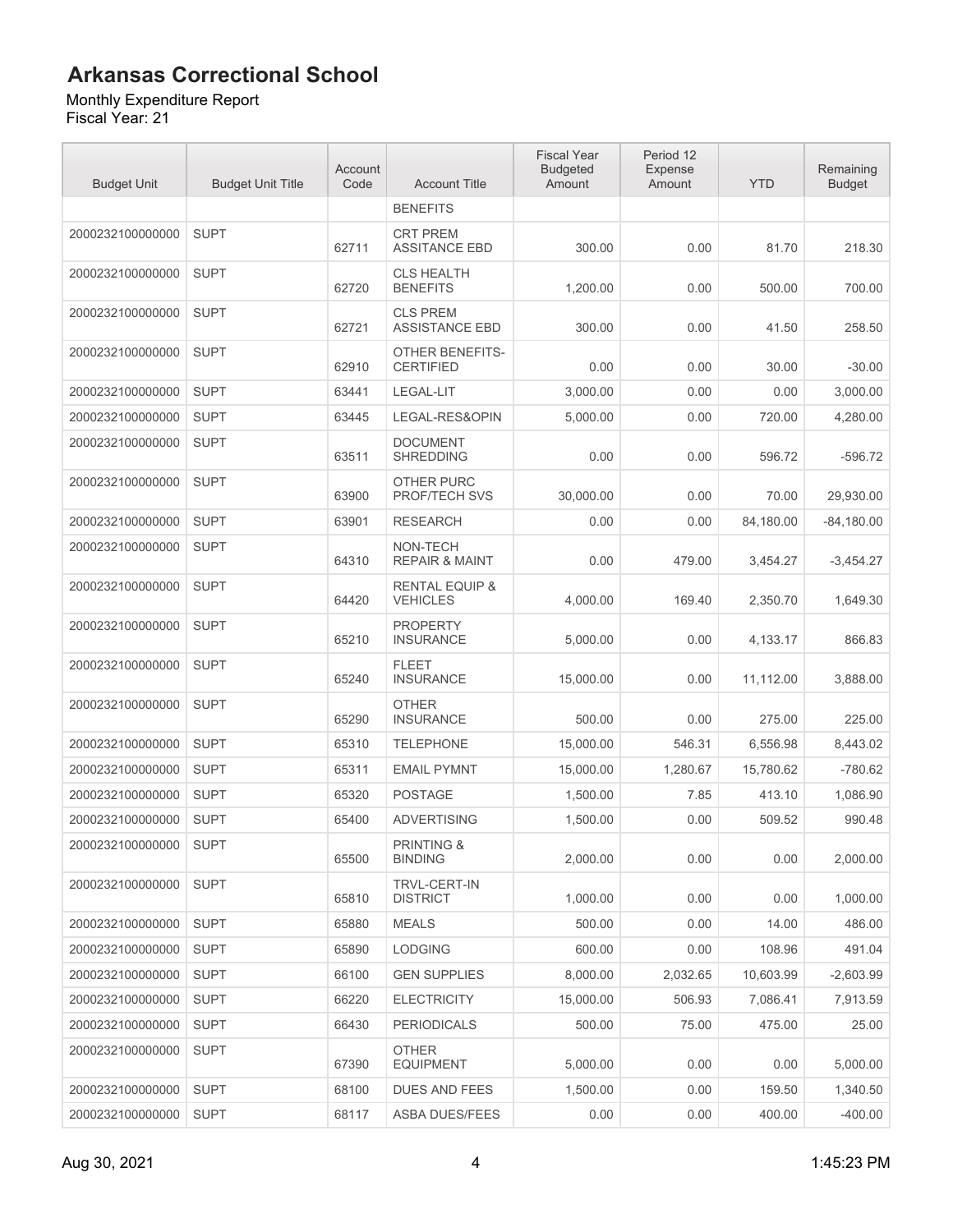#### Monthly Expenditure Report

| <b>Budget Unit</b> | <b>Budget Unit Title</b> | Account<br>Code | <b>Account Title</b>                     | <b>Fiscal Year</b><br><b>Budgeted</b><br>Amount | Period 12<br><b>Expense</b><br>Amount | <b>YTD</b> | Remaining<br><b>Budget</b> |
|--------------------|--------------------------|-----------------|------------------------------------------|-------------------------------------------------|---------------------------------------|------------|----------------------------|
| 2000232300000000   | <b>DEPUTY SUPT</b>       | 62210           | <b>CERT SOC SEC</b>                      | 0.00                                            | 486.49                                | 2,337.88   | $-2,337.88$                |
| 2000232300000000   | <b>DEPUTY SUPT</b>       | 62260           | <b>CERT MEDICARE</b>                     | 0.00                                            | 113.78                                | 546.76     | $-546.76$                  |
| 2000232300000000   | <b>DEPUTY SUPT</b>       | 62510           | <b>CERT UNEMPLOY</b><br><b>COMP</b>      | 0.00                                            | 0.00                                  | 30.00      | $-30.00$                   |
| 2000232300000000   | <b>DEPUTY SUPT</b>       | 62710           | <b>CERT HEALTH</b><br><b>BENEFITS</b>    | 0.00                                            | 0.00                                  | 400.00     | $-400.00$                  |
| 2000232300000000   | <b>DEPUTY SUPT</b>       | 62711           | <b>CRT PREM</b><br><b>ASSITANCE EBD</b>  | 0.00                                            | 0.00                                  | 121.04     | $-121.04$                  |
| 2000232300000000   | <b>DEPUTY SUPT</b>       | 66100           | <b>GEN SUPPLIES</b>                      | 0.00                                            | 0.00                                  | 277.19     | $-277.19$                  |
| 2000239100000000   | CHIEF ADM OFFI           | 62210           | <b>CERT SOC SEC</b>                      | 8,537.17                                        | 0.00                                  | 4,107.52   | 4,429.65                   |
| 2000239100000000   | CHIEF ADM OFFI           | 62260           | <b>CERT MEDICARE</b>                     | 2,122.11                                        | 0.00                                  | 1,044.34   | 1,077.77                   |
| 2000239100000000   | CHIEF ADM OFFI           | 62510           | <b>CERT UNEMPLOY</b><br><b>COMP</b>      | 200.00                                          | 0.00                                  | 0.00       | 200.00                     |
| 2000239100000000   | CHIEF ADM OFFI           | 62610           | <b>CERT WKR'S</b><br><b>COMP</b>         | 300.00                                          | 0.00                                  | 0.00       | 300.00                     |
| 2000239100000000   | CHIEF ADM OFFI           | 65810           | <b>TRVL-CERT-IN</b><br><b>DISTRICT</b>   | 1,000.00                                        | 0.00                                  | 0.00       | 1,000.00                   |
| 2000239100000000   | CHIEF ADM OFFI           | 65880           | <b>MEALS</b>                             | 500.00                                          | 0.00                                  | 0.00       | 500.00                     |
| 2000239100000000   | <b>CHIEF ADM OFFI</b>    | 65890           | <b>LODGING</b>                           | 800.00                                          | 0.00                                  | 0.00       | 800.00                     |
| 2000239100000000   | CHIEF ADM OFFI           | 66100           | <b>GEN SUPPLIES</b>                      | 3,000.00                                        | 0.00                                  | 0.00       | 3,000.00                   |
| 2000239100000000   | CHIEF ADM OFFI           | 67320           | <b>VEHICLES</b>                          | 25,000.00                                       | 0.00                                  | 0.00       | 25,000.00                  |
| 2000239100000000   | CHIEF ADM OFFI           | 68100           | <b>DUES AND FEES</b>                     | 500.00                                          | 0.00                                  | 0.00       | 500.00                     |
| 2000241000000000   | <b>PRINCIPAL</b>         | 61120           | <b>CLS SALARY</b>                        | 52,146.00                                       | 4,345.50                              | 52,146.00  | 0.00                       |
| 2000241000000000   | <b>PRINCIPAL</b>         | 62210           | <b>CERT SOC SEC</b>                      | 53,294.08                                       | 8,406.73                              | 49,567.70  | 3,726.38                   |
| 2000241000000000   | <b>PRINCIPAL</b>         | 62220           | CLS SOC SEC                              | 3,233.05                                        | 241.91                                | 2,895.16   | 337.89                     |
| 2000241000000000   | <b>PRINCIPAL</b>         | 62260           | <b>CERT MEDICARE</b>                     | 12.463.94                                       | 1.966.08                              | 11,592.42  | 871.52                     |
| 2000241000000000   | <b>PRINCIPAL</b>         | 62270           | <b>CLS MEDICARE</b>                      | 755.12                                          | 56.58                                 | 677.12     | 78.00                      |
| 2000241000000000   | <b>PRINCIPAL</b>         | 62510           | <b>CERT UNEMPLOY</b><br>COMP             | 1,000.00                                        | 7.80                                  | 337.80     | 662.20                     |
| 2000241000000000   | <b>PRINCIPAL</b>         | 62520           | <b>CLS UNEMPLOY</b><br><b>COMP</b>       | 200.00                                          | 0.00                                  | 30.00      | 170.00                     |
| 2000241000000000   | <b>PRINCIPAL</b>         | 62610           | <b>CERT WKR'S</b><br>COMP                | 2.000.00                                        | 0.00                                  | 965.37     | 1,034.63                   |
| 2000241000000000   | <b>PRINCIPAL</b>         | 62620           | <b>CLS WKR'S COMP</b>                    | 300.00                                          | 0.00                                  | 91.94      | 208.06                     |
| 2000241000000000   | <b>PRINCIPAL</b>         | 62710           | <b>CERT HEALTH</b><br><b>BENEFITS</b>    | 15,000.00                                       | 971.02                                | 10,481.22  | 4,518.78                   |
| 2000241000000000   | <b>PRINCIPAL</b>         | 62711           | <b>CRT PREM</b><br><b>ASSITANCE EBD</b>  | 3,000.00                                        | 179.53                                | 2,075.17   | 924.83                     |
| 2000241000000000   | <b>PRINCIPAL</b>         | 62720           | <b>CLS HEALTH</b><br><b>BENEFITS</b>     | 1,200.00                                        | 0.00                                  | 300.00     | 900.00                     |
| 2000241000000000   | <b>PRINCIPAL</b>         | 62721           | <b>CLS PREM</b><br><b>ASSISTANCE EBD</b> | 200.00                                          | 0.00                                  | 19.14      | 180.86                     |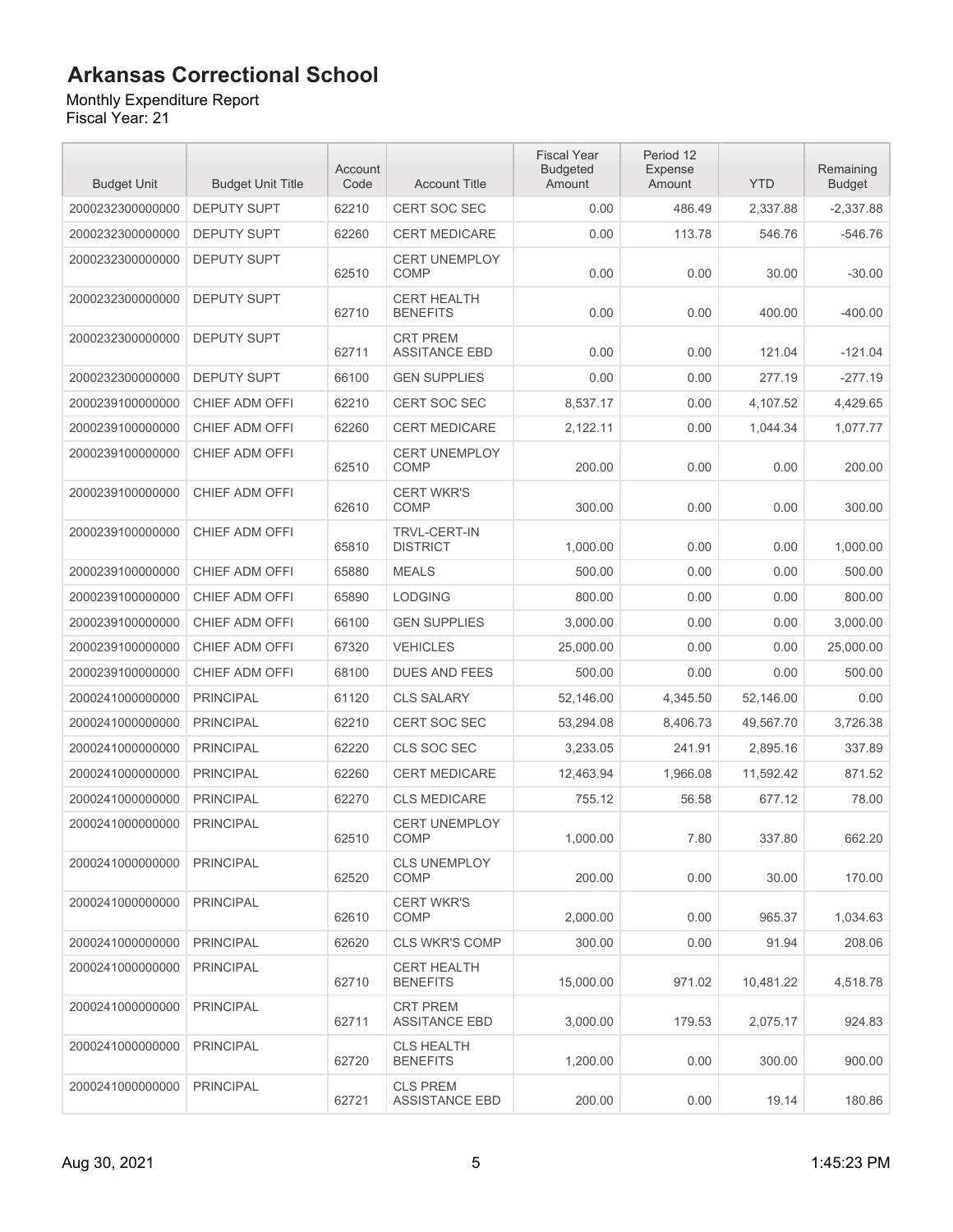#### Monthly Expenditure Report

| <b>Budget Unit</b> | <b>Budget Unit Title</b>                      | Account<br>Code | <b>Account Title</b>                              | <b>Fiscal Year</b><br><b>Budgeted</b><br>Amount | Period 12<br><b>Expense</b><br>Amount | <b>YTD</b> | Remaining<br><b>Budget</b> |
|--------------------|-----------------------------------------------|-----------------|---------------------------------------------------|-------------------------------------------------|---------------------------------------|------------|----------------------------|
| 2000241000000000   | <b>PRINCIPAL</b>                              | 62910           | <b>OTHER BENEFITS-</b><br><b>CERTIFIED</b>        | 0.00                                            | 0.00                                  | 270.00     | $-270.00$                  |
| 2000241000000000   | <b>PRINCIPAL</b>                              | 64420           | <b>RENTAL EQUIP &amp;</b><br><b>VEHICLES</b>      | 20,000.00                                       | 1,620.39                              | 19,703.88  | 296.12                     |
| 2000241000000000   | <b>PRINCIPAL</b>                              | 65810           | <b>TRVL-CERT-IN</b><br><b>DISTRICT</b>            | 1,000.00                                        | 0.00                                  | 181.78     | 818.22                     |
| 2000241000000000   | <b>PRINCIPAL</b>                              | 65880           | <b>MEALS</b>                                      | 500.00                                          | 0.00                                  | 0.00       | 500.00                     |
| 2000241000000000   | <b>PRINCIPAL</b>                              | 65890           | <b>LODGING</b>                                    | 500.00                                          | 0.00                                  | 0.00       | 500.00                     |
| 2000241000000000   | <b>PRINCIPAL</b>                              | 66100           | <b>GEN SUPPLIES</b>                               | 10,000.00                                       | 67.69                                 | 1,707.90   | 8,292.10                   |
| 2000241000000000   | <b>PRINCIPAL</b>                              | 66110           | <b>COPIER</b><br><b>OVERAGES</b>                  | 1,000.00                                        | 0.00                                  | 207.55     | 792.45                     |
| 2000250100000000   | <b>BUSINESS SER</b>                           | 61120           | <b>CLS SALARY</b>                                 | 176,025.10                                      | 14,668.74                             | 176,025.10 | 0.00                       |
| 2000250100000000   | <b>BUSINESS SER</b>                           | 62220           | CLS SOC SEC                                       | 10,913.56                                       | 876.59                                | 10,295.76  | 617.80                     |
| 2000250100000000   | <b>BUSINESS SER</b>                           | 62270           | <b>CLS MEDICARE</b>                               | 2,552.36                                        | 205.01                                | 2,407.88   | 144.48                     |
| 2000250100000000   | <b>BUSINESS SER</b>                           | 62520           | CLS UNEMPLOY<br>COMP                              | 400.00                                          | 0.00                                  | 60.00      | 340.00                     |
| 2000250100000000   | <b>BUSINESS SER</b>                           | 62620           | <b>CLS WKR'S COMP</b>                             | 500.00                                          | 0.00                                  | 229.85     | 270.15                     |
| 2000250100000000   | <b>BUSINESS SER</b>                           | 62720           | <b>CLS HEALTH</b><br><b>BENEFITS</b>              | 2,400.00                                        | 0.00                                  | 2,200.00   | 200.00                     |
| 2000250100000000   | <b>BUSINESS SER</b>                           | 62721           | <b>CLS PREM</b><br><b>ASSISTANCE EBD</b>          | 500.00                                          | 0.00                                  | 307.44     | 192.56                     |
| 2000250100000000   | <b>BUSINESS SER</b>                           | 62910           | OTHER BENEFITS-<br><b>CERTIFIED</b>               | 0.00                                            | 0.00                                  | 30.00      | $-30.00$                   |
| 2000250100000000   | <b>BUSINESS SER</b>                           | 65820           | <b>TRVL-CLS IN</b><br><b>DISTRICT</b>             | 500.00                                          | 0.00                                  | 0.00       | 500.00                     |
| 2000250100000000   | <b>BUSINESS SER</b>                           | 65880           | <b>MEALS</b>                                      | 500.00                                          | 0.00                                  | 0.00       | 500.00                     |
| 2000250100000000   | <b>BUSINESS SER</b>                           | 65890           | <b>LODGING</b>                                    | 500.00                                          | 0.00                                  | 0.00       | 500.00                     |
| 2000250100000000   | <b>BUSINESS SER</b>                           | 66100           | <b>GEN SUPPLIES</b>                               | 2,000.00                                        | 0.00                                  | 95.64      | 1,904.36                   |
| 2000257600000000   | <b>CRIMINAL</b><br><b>BACKGROUND</b><br>CHCKS | 68102           | <b>CRIMINAL</b><br>BACKGROUND CK                  | 0.00                                            | 1,128.75                              | 1,688.75   | $-1,688.75$                |
| 2000258000000000   | ADM TECN SER                                  | 61120           | <b>CLS SALARY</b>                                 | 56,021.00                                       | 4,668.38                              | 56,021.00  | 0.00                       |
| 2000258000000000   | ADM TECN SER                                  | 62220           | CLS SOC SEC                                       | 3,473.30                                        | 276.19                                | 3,314.26   | 159.04                     |
| 2000258000000000   | ADM TECN SER                                  | 62270           | <b>CLS MEDICARE</b>                               | 812.30                                          | 64.59                                 | 775.10     | 37.20                      |
| 2000258000000000   | ADM TECN SER                                  | 62520           | <b>CLS UNEMPLOY</b><br>COMP                       | 200.00                                          | 0.00                                  | 30.00      | 170.00                     |
| 2000258000000000   | ADM TECN SER                                  | 62620           | <b>CLS WKR'S COMP</b>                             | 200.00                                          | 0.00                                  | 91.94      | 108.06                     |
| 2000258000000000   | ADM TECN SER                                  | 62720           | <b>CLS HEALTH</b><br><b>BENEFITS</b>              | 900.00                                          | 0.00                                  | 656.22     | 243.78                     |
| 2000258000000000   | ADM TECN SER                                  | 62721           | <b>CLS PREM</b><br><b>ASSISTANCE EBD</b>          | 100.00                                          | 0.00                                  | 0.00       | 100.00                     |
| 2000258000000000   | ADM TECN SER                                  | 63530           | <b>SOFTWARE</b><br><b>MAINTENANCE &amp;</b><br>SU | 1,000.00                                        | 0.00                                  | 8,131.00   | $-7,131.00$                |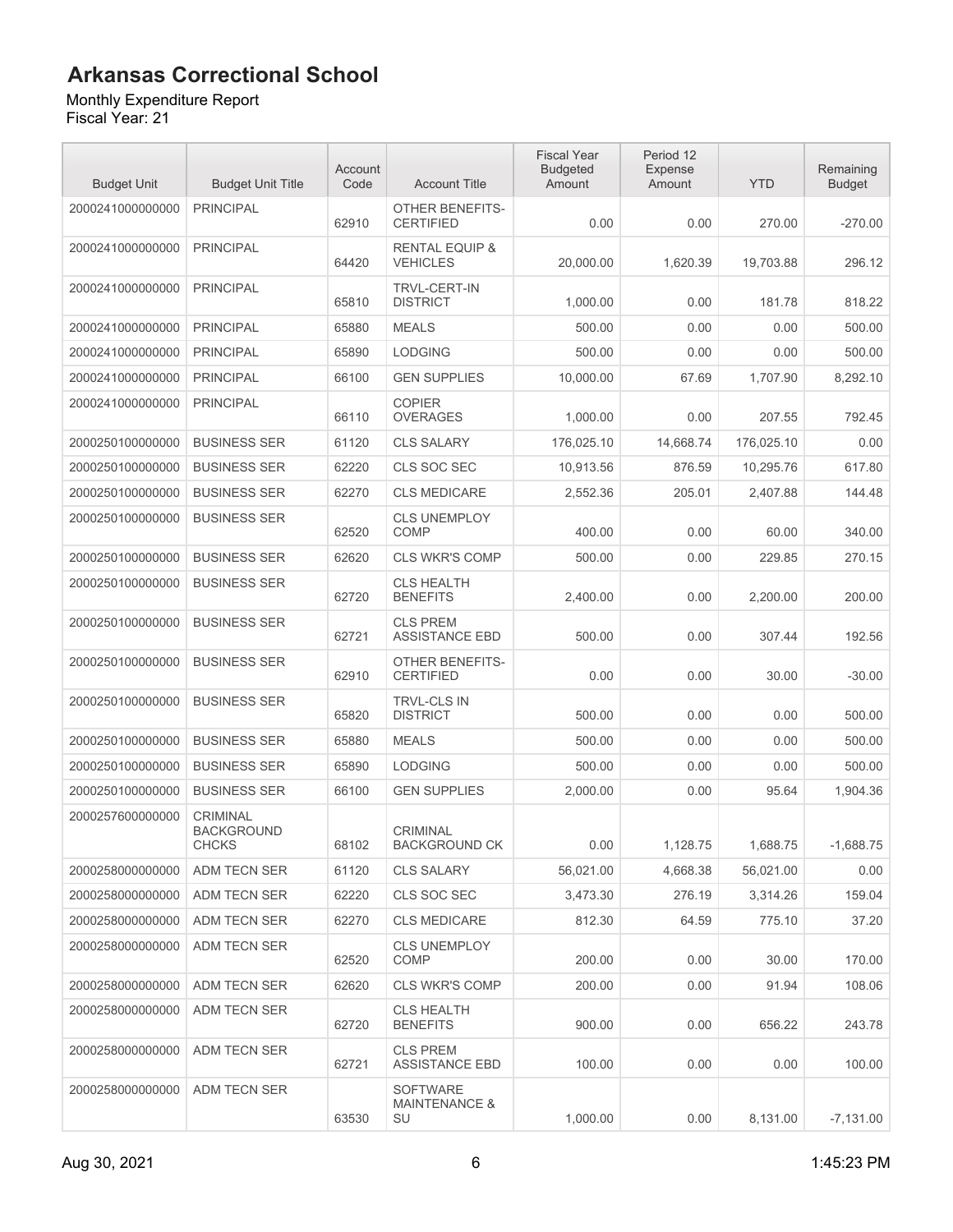Monthly Expenditure Report

| <b>Budget Unit</b> | <b>Budget Unit Title</b>            | Account<br>Code | <b>Account Title</b>                    | <b>Fiscal Year</b><br><b>Budgeted</b><br>Amount | Period 12<br>Expense<br>Amount | <b>YTD</b> | Remaining<br><b>Budget</b> |
|--------------------|-------------------------------------|-----------------|-----------------------------------------|-------------------------------------------------|--------------------------------|------------|----------------------------|
| 2000258000000000   | <b>ADM TECN SER</b>                 | 63560           | <b>INFORMATION</b><br><b>TECHNOLOGY</b> | 3,000.00                                        | 0.00                           | 1,130.00   | 1,870.00                   |
| 2000258000000000   | ADM TECN SER                        | 63900           | OTHER PURC<br><b>PROF/TECH SVS</b>      | 7,000.00                                        | 0.00                           | 95.00      | 6,905.00                   |
| 2000258000000000   | ADM TECN SER                        | 65860           | <b>TRVL CLS OUT</b><br><b>STATE</b>     | 500.00                                          | 0.00                           | 0.00       | 500.00                     |
| 2000258000000000   | <b>ADM TECN SER</b>                 | 65880           | <b>MEALS</b>                            | 300.00                                          | 0.00                           | 0.00       | 300.00                     |
| 2000258000000000   | <b>ADM TECN SER</b>                 | 65890           | <b>LODGING</b>                          | 500.00                                          | 0.00                           | 0.00       | 500.00                     |
| 2000258000000000   | ADM TECN SER                        | 66500           | <b>TECHN SUPPLIES</b>                   | 4,000.00                                        | 199.62                         | 421.66     | 3,578.34                   |
| 2000258000000000   | <b>ADM TECN SER</b>                 | 66510           | <b>SOFTWARE</b><br><b>SUPPLIES</b>      | 2,000.00                                        | 0.00                           | 0.00       | 2,000.00                   |
| 2000258000000000   | ADM TECN SER                        | 66527           | <b>LOW VALUE</b><br><b>EQUIPMENT</b>    | 4,000.00                                        | 0.00                           | 0.00       | 4,000.00                   |
| 2000258000000000   | ADM TECN SER                        | 67390           | <b>OTHER</b><br><b>EQUIPMENT</b>        | 6,000.00                                        | 0.00                           | 0.00       | 6.000.00                   |
| 2000261000000000   | <b>OPER BUILD</b>                   | 64310           | NON-TECH<br><b>REPAIR &amp; MAINT</b>   | 15,000.00                                       | 0.00                           | 0.00       | 15.000.00                  |
| 2000265000000000   | <b>VEHICLE</b>                      | 64310           | NON-TECH<br><b>REPAIR &amp; MAINT</b>   | 12,000.00                                       | 127.90                         | 1,704.50   | 10,295.50                  |
| 2000265000000000   | <b>VEHICLE</b>                      | 66100           | <b>GEN SUPPLIES</b>                     | 1,000.00                                        | 0.00                           | 0.00       | 1,000.00                   |
| 2000265000000000   | <b>VEHICLE</b>                      | 66260           | <b>GASOLINE/DIESEL</b>                  | 15,000.00                                       | 773.41                         | 4,895.31   | 10,104.69                  |
| 2220112000000000   | NATIONAL BOARD<br><b>CERT</b>       | 62210           | CERT SOC SEC                            | 0.00                                            | 0.00                           | 310.00     | $-310.00$                  |
| 2220112000000000   | NATIONAL BOARD<br><b>CERT</b>       | 62260           | <b>CERT MEDICARE</b>                    | 0.00                                            | 0.00                           | 72.50      | $-72.50$                   |
| 3000452000000000   | <b>BUILDING</b><br>NONINSTRUCTIONAL | 64500           | <b>CONSTRUCTION</b><br><b>SERVICES</b>  | 150,000.00                                      | 0.00                           | 0.00       | 150,000.00                 |
| 6510221000000000   | <b>CURR SUPERVISION</b>             | 61110           | <b>CERT SALARY</b>                      | 50,597.75                                       | 0.00                           | 50,373.11  | 224.64                     |
| 6510221000000000   | <b>CURR SUPERVISION</b>             | 62210           | CERT SOC SEC                            | 3,007.91                                        | 0.00                           | 3,007.91   | 0.00                       |
| 6510221000000000   | <b>CURR SUPERVISION</b>             | 62260           | <b>CERT MEDICARE</b>                    | 703.48                                          | 0.00                           | 703.48     | 0.00                       |
| 6510221000000000   | <b>CURR SUPERVISION</b>             | 62310           | CERT TCH RET-<br><b>CONT</b>            | 7,304.06                                        | 0.00                           | 7,304.06   | 0.00                       |
| 6510221000000000   | <b>CURR SUPERVISION</b>             | 62510           | <b>CERT UNEMPLOY</b><br><b>COMP</b>     | 200.00                                          | 0.00                           | 30.00      | 170.00                     |
| 6510221000000000   | <b>CURR SUPERVISION</b>             | 62610           | <b>CERT WKR'S</b><br><b>COMP</b>        | 200.00                                          | 0.00                           | 91.94      | 108.06                     |
| 6510221000000000   | <b>CURR SUPERVISION</b>             | 62710           | <b>CERT HEALTH</b><br><b>BENEFITS</b>   | 2,308.91                                        | 0.00                           | 2,306.12   | 2.79                       |
| 6510221000000000   | <b>CURR SUPERVISION</b>             | 62711           | <b>CRT PREM</b><br><b>ASSITANCE EBD</b> | 73.40                                           | 0.00                           | 73.40      | 0.00                       |
| 6510221000000000   | <b>CURR SUPERVISION</b>             | 66100           | <b>GEN SUPPLIES</b>                     | 2,409.17                                        | 0.00                           | 0.00       | 2,409.17                   |
| 6610141000000000   | AD BASIC ED                         | 61110           | <b>CERT SALARY</b>                      | 173,716.00                                      | 28,952.60                      | 173,716.00 | 0.00                       |
| 6610141000000000   | AD BASIC ED                         | 62210           | <b>CERT SOC SEC</b>                     | 8,534.10                                        | 0.00                           | 8,534.10   | 0.00                       |
| 6610141000000000   | AD BASIC ED                         | 62260           | <b>CERT MEDICARE</b>                    | 1,995.92                                        | 0.00                           | 1,995.92   | 0.00                       |